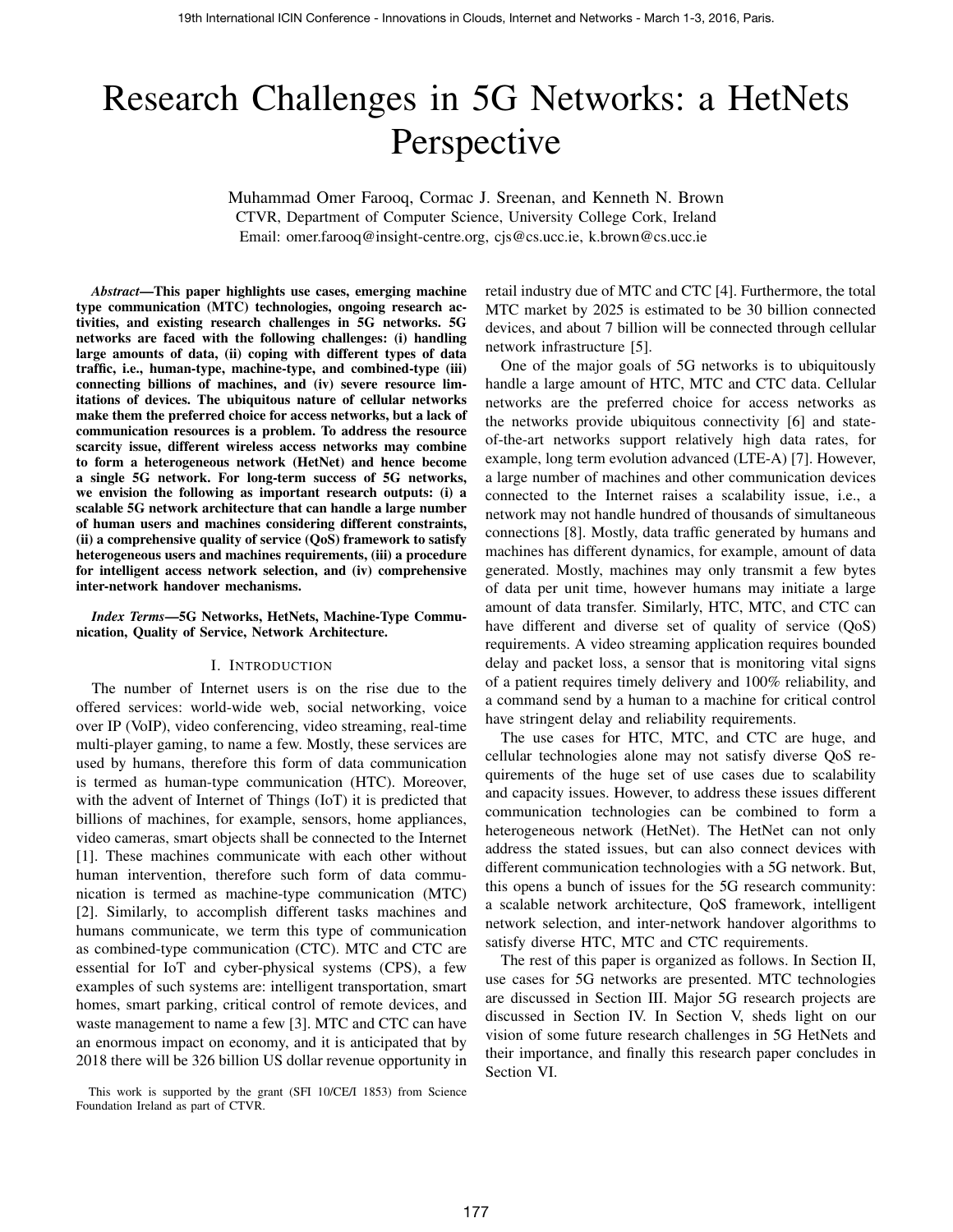# II. 5G USE CASES

In this section, different use cases for 5G networks are presented. We organize the use cases into three categories: HTC, MTC, and CTC use cases. Furthermore, based on QoS requirements of the use cases each category has two sub-categorizes: inelastic and elastic use cases. Inelastic subcategory contains those use cases that either require hard or soft QoS guarantees, whereas elastic sub-category contains those use cases that only require best effort service. Fig. 1 shows our different categorization of 5G use cases, and a few example use cases in each category.

# *A. HTC Use Cases*

#### *1) Inelastic HTC Use Cases:*

Future networks need to satisfy users' demand for high definition (HD) multimedia content. The example HD multimedia contents are: interactive voice and video calls, conference calls, video streaming, interactive games, interactive on-line class rooms, TV, etc. The demand needs to be satisfied anytime, anywhere, with a range of mobility levels and communication standards (WiFi, WiMax, LTE-A, IEEE 802.15.4, etc). These use cases require different levels of QoS. HD video streaming application requires a loose bound on delay and reliability, whereas interactive gaming requires a tight bound. The networks should satisfy a range of QoS requirements for a huge number of users even in challenged network conditions.

*2) Elastic HTC Use Cases:*

The following are a few examples of elastic HTC use cases: web browsing, Email, social networking, online news, text and image messages, etc. Future networks need to provide more capacity to handle a huge number of users. The Internet connectivity should be available any-time, any-where, with a range of mobility levels and communication standards. The networks should support the huge number of users even in challenged network conditions.

## *B. MTC Use Cases*

## *1) Inelastic MTC Use Cases:*

*Intelligent Roads:* A set of sensors and video cameras are deployed alongside a network of roads. The sensors can control traffic lights, detect traffic rules' violation, traffic intensity, and accidents. The video cameras may start video streaming in case of an accident or violation. Moreover, the sensors can feed their sensed data to a global positioning system (GPS), and the GPS may then update different vehicles' route in a real-time. For an efficient network of intelligent roads, the data about accidents, road blocking, and video streaming need be delivered with some sort of QoS provisioning.

*Inter-Vehicle Communications:* Autonomous driving and intelligent intersections and traffic management need intervehicle communications [9]. This type of communication requires stringent reliability and timely delivery of data packets.

*Patient Monitoring:* Automatic health monitoring systems measure vital signs of remote and in-door patients. In most cases, the vital signs are transmitted to a server, and in case of an emergency the server alters an appropriate health facility. Due to the criticality of the task, the vital signs should be transmitted reliably, securely, and as early as possible.

*Industrial Process Automation:* Sensors monitor automated industrial processes, and report their readings to a controller. In case of abnormal readings, the controller issues a command to avoid a malfunction of the process. Therefore, reliable and timely delivery of sensors' readings and controller's commands is of vital importance for an efficient industrial processes automation.

*Theft Control:* Sensor-based systems can be used to detect products theft in supply chain and/or in stores. The information related to the theft needs to be transmitted reliably and in a real-time.

*Smart Grid:* Smart grid is emerging as an efficient solution for power distribution, identifying faults in the distribution systems, and to reduce carbon fuel consumption [10]. Sensors monitor different aspects of the distribution system, and report to a controller. An efficient smart grid should report faults and electricity thefts reliably, securely, and in a timely manner.

*Personalized Marketing:* Based on a customer's digital identification (MAC layer address of the customer's communication device) and the customer's shopping trends, personalized real-time marketing can be carried out while the customer is roaming inside or near a shopping mall. Reliable and timely delivery of relevant promotions is curial in real-time personalized marketing.

*Monitoring Structures:* Sensors can be embedded into concrete structures, for example, high-rise building, tunnels, and over-head bridges. The sensors can send information about the structures' health. The information about any weakness in the structure needs to be reported reliably and in a timely manner to avoid damage.

*2) Elastic MTC Use Cases:*

*Home Automation:* Different devices inside a home collaborate to accomplish a task. A controller inside a home connected with a smart meter may schedule operating time of different electric appliance based on the following: electricity tariff, power required by the appliance, and total operating time of the appliance to complete a task.

*Intelligent Waste Management:* Sensors attached to waste bins can measure the level of bins' occupancy and the pollution caused by the waste. Collecting the waste using the information provided by the sensors can help to reduce pollution and energy consumption.

*Intelligent Parking:* Sensors attached to parking spaces can communicate with online servers to provide information about available parking spaces in a particular area.

*Air Pollution Management:* Sensors can be deployed in densely populated areas to measure air quality. The sensors can send their measurements to online servers. Applications on the servers can help municipal office to take appropriate steps for reducing the air pollution.

*Public Transportation:* Sensors can be attached to public transport vehicles. The sensors communicate the vehicles' location information to online servers, and the servers can automatically display the location information to people waiting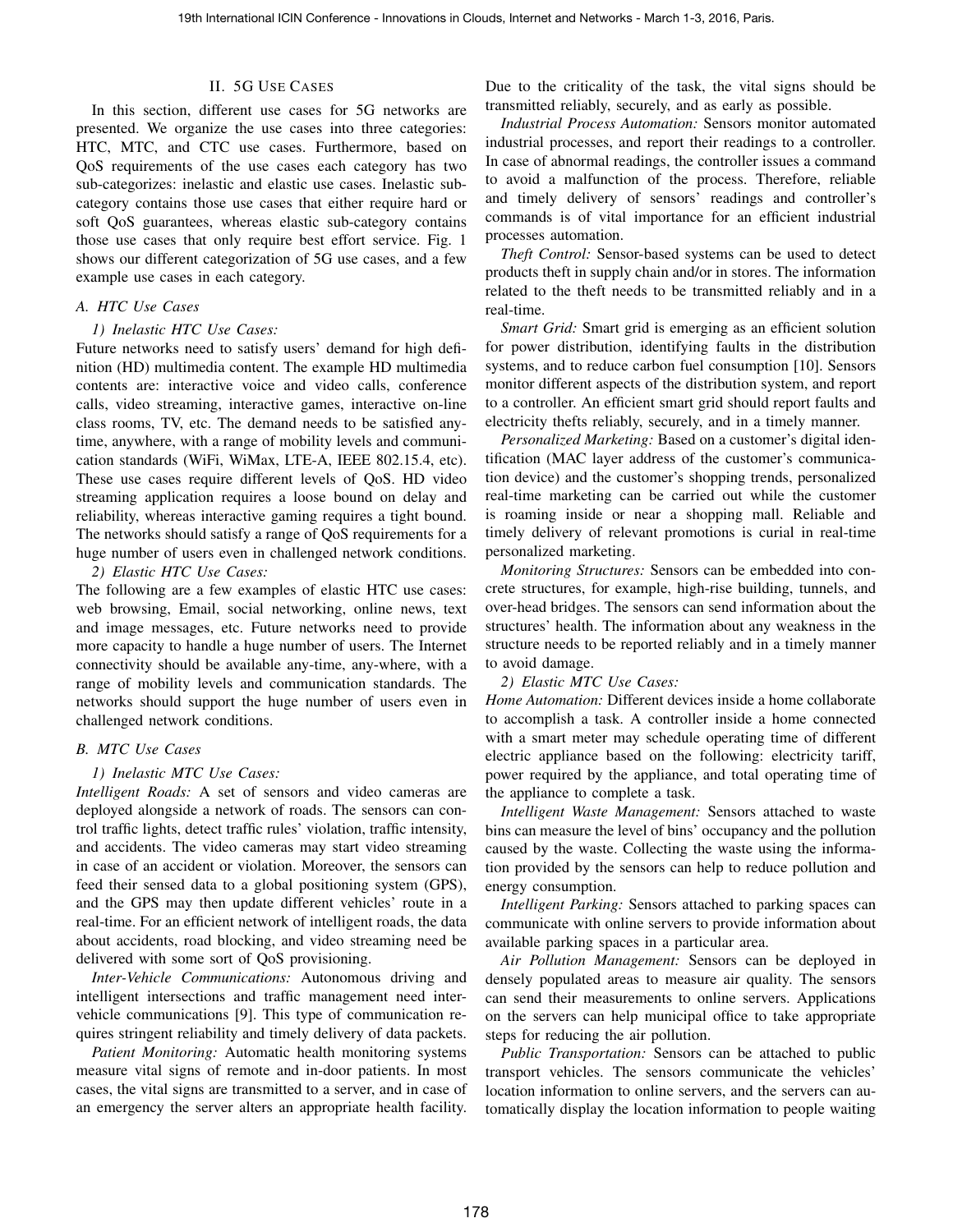

Fig. 1. 5G Use Cases Categorization and Examples

at different stations. This information can help to estimate the arrival time of a vehicle at a station.

*Intelligent Vending Machines:* Provide data to merchants, i.e., sales, products' sales trends, etc., and merchants can adjust prices and avoid unplanned stock-out.

*Intelligent Replenishments:* Intelligent shelves can help to analyse products' sales trends, moreover unplanned stock-out can be avoided.

*Inventory Tracking:* Micro-controller-based systems can be attached to products, and a controller at any-time can track a certain product in an inventory.

# *C. CTC Use Cases*

# *1) Inelastic CTC Use Cases:*

The following are examples of inelastic CTC use cases: critical control of remote devices and remote network management. These use cases may require a range of QoS requirements depending upon the nature of a task.

#### *2) Elastic CTC Use Cases:*

Controlling different home appliances from within a house or over the Internet and similarly controlling and monitoring office infrastructure are examples of elastic CTC use cases.

## III. MTC TECHNOLOGIES

MTC technologies can be categorized into personal-area, local-area, and wide-area. IEEE 802.15.4 and ZigBee are examples of personal-area technologies, IEEE 802.11 and its low energy consumption variant (IEEE 802.11ah) are examples of local-area technologies. These technologies are well-known, therefore in this section we focus on low-power wide-area (LPWA) technologies.

There are two categorizes of LPWA MTC technologies, namely: proprietary LPWA technologies and 3GPP standardized technologies. Table I shows a comparison of the technologies, all technologies are either already available at time of this publication or are expected to be available later in 2016. The technologies are developed with the following key objectives:

i) Long battery life

- ii) Low device cost
- iii) Low deployment cost
- iv) Full coverage
- v) Support for massive number of devices

#### *A. Proprietary LPWA Technologies*

*1) SigFox:* It uses ultra-narrow band (UNB) to connect different devices to the Internet using a cellular network architecture [11]. It operates in the globally available ISM band, hence reduce deployment cost. It uses UNB to satisfy the following objectives: scalable and high capacity network, low energy consumption, and simple antennas. Simple antenna design helps to lower the price of a device.

*2) LoRa:* It is used to connect different devices to the Internet using a cellular network architecture [12]. It operates in the globally available ISM band, therefore reduces deployment cost. It provides support for the following: bi-directional communication, mobility, and localization.

The data rate supported by the proprietary standards is very low and the transmission range is high, therefore the standards may not satisfy the QoS requirements of ultra dense deployments of machines.

## *B. 3GPP Standardized Technologies*

*1) NB LTE-M:* It is a narrow band version of LTE optimized for MTC. It can share spectrum with an existing LTE network, hence no need for an additional hardware deployment. It targets those MTC use cases whose requirements can be satisfied by a low capacity network. The specifications for NB LTE-M are expected to be approved in Rel. 13. NB LTE-M will be different from LTE-M in the following aspects:

- i) Reduced bandwidth of 200 KHz in downlink and uplink
- ii) Reduced throughput
- iii) Improved coverage

*2) LTE-M:* It is an optimized version of LTE with a relatively high capacity for MTC. It was first released in Rel. 12 in the fourth quarter of 2014. It can share spectrum with an existing LTE network, hence no need for an additional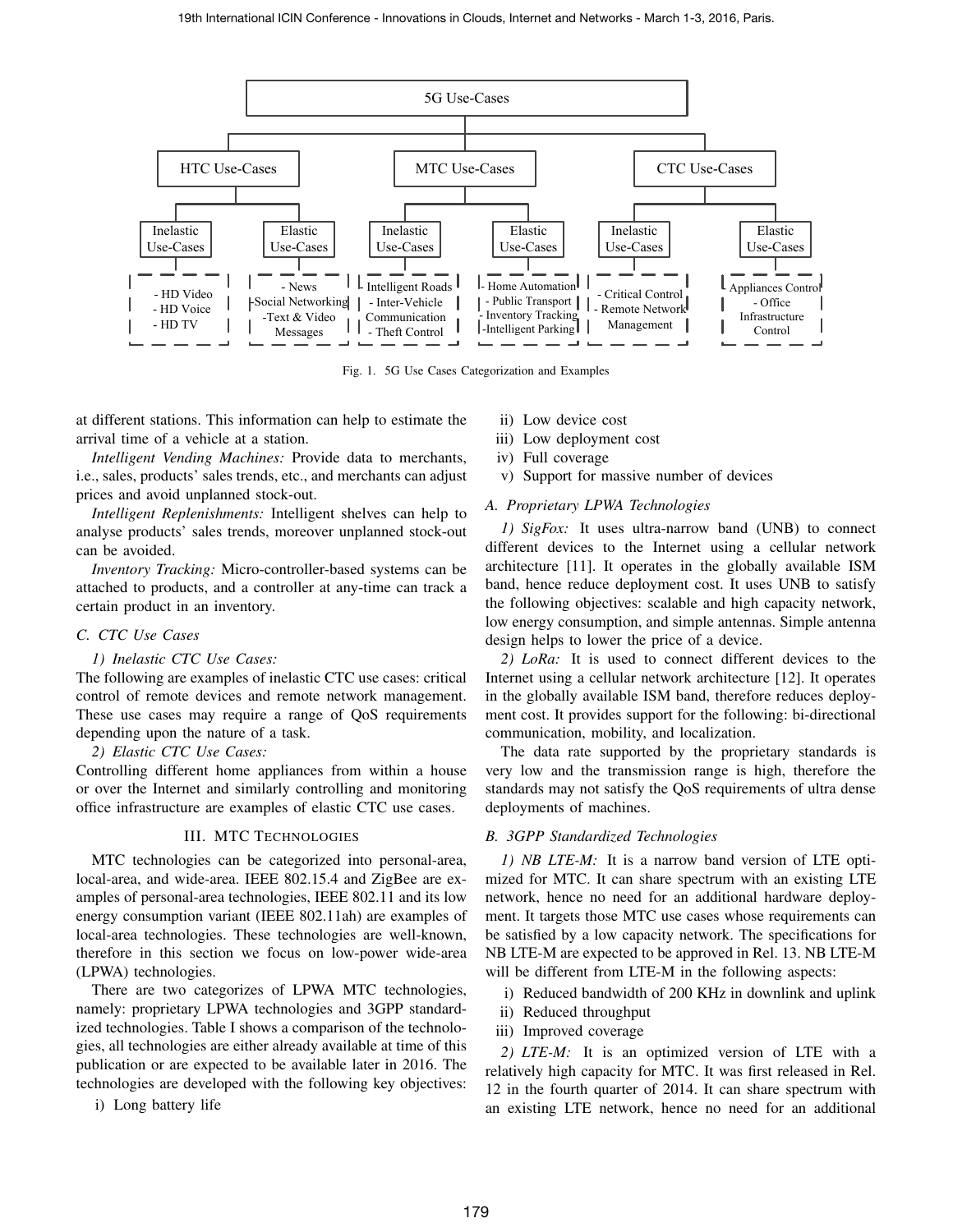| <b>Attribute</b>    | <b>SIGFOX</b>      | LoRa               | <b>NB LTE-M</b>    | <b>LTE-M</b>       | <b>EC-GSM</b>      |
|---------------------|--------------------|--------------------|--------------------|--------------------|--------------------|
| Range (outdoor)     | $<$ 13 km          | $<$ 11 km          | $<$ 15 km          | $<$ 11 km          | $<$ 15 km          |
| MCL.                | 160 dB             | $157$ dB           | 164 dB             | $156$ dB           | $164$ dB           |
| Spectrum            | Unlicensed 900 MHz | Unlicensed 900 MHz | Licensed 7-900 MHz | Licensed 7-900 MHz | Licensed 8-900 MHz |
| Bandwidth           | 100 Hz             | $< 500$ KHz        | 200 KHz            | 1.4 MHz            | 2.4 MHz            |
| Data Rate           | $< 100$ bps        | $< 10$ kbps        | $< 150$ kbps       | $<$ 1 Mbps         | 10 kbps            |
| <b>Battery Life</b> | $> 10$ years       | $> 10$ years       | $> 10$ years       | $> 10$ years       | $> 10$ years       |

TABLE I LPWA MTC TECHNOLOGIES OVERVIEW



Fig. 2. Clusters of 5G-PPP Research Projects

hardware deployment. Further optimizations in terms of better coverage, higher battery life, lower complexity devices, and better discontinuation reception cycle are expected in Rel. 13. The specifications are expected to complete in 2016.

*3) EC-GSM:* It is extended coverage GSM, an optimized version of GSM for MTC. It is being standardized in GERAN Rel. 13, and specifications are expected to complete in the first quarter of 2016. It can operate in a shared spectrum with existing LTE and GSM networks. It targets those MTC use cases whose requirements can be satisfied by a relatively low capacity network.

The data rate supported by the 3GPP standards are higher compared to the proprietary standards, but the data rates are not high enough to satisfy QoS requirements of a huge set of MTC and CTC use cases.

#### IV. 5G RESEARCH PROJECTS

## *A. 5G-PPP Research Projects*

Fig. 2 shows ongoing 5G-PPP research projects. Detailed information about the projects can be found in [13].

i) The 5G research projects based on software defined networking (SDN) and network function virtualization (NFV) aim at addressing the following challenges: network self management, novel applications and services inside access network infrastructure, quality of experience, efficient resource management, novel control framework, and collaboration among multiple operators.

ii) The projects related to radio access network (RAN) aim at addressing the following: spectrum management architecture, air interface harmonization, agile network management, cross-air-interface system access and mobility framework, and radio access technology for millimeter Wave (mmWave) band.

iii) Speed 5G project focuses on QoS and aims to address the following: resource management, traffic allocation in a HetNet, and load-balancing across spectrum.

iv) 5G-Ensure aims to get rid of 5G security concerns by developing a 5G security architecture. The architecture will be shared and agreed upon by different 5G stakeholders.

v) CHARISMA aims to develop a cloud radio access network architecture (CRANA) with the following objectives: low-latency and enhanced spectral and energy efficiency.

vi) FANTASTIC-5G aims at developing a multi-service air interface (AI) for below 6 GHz frequency using a modular design. The following are the project's objectives: flexibility, scalability, versatility, efficiency, and future-proofness.

vii) Xhaul aims at developing an integrated transport network (ITN). It integrates backhaul and fronthaul networks that consist of high-capacity switches and heterogeneous transmission links. The project's objective is to handle anticipated large volume of data in future 5G networks.

viii) The projects focusing on the design of novel 5G network architecture (NA) aim to address the following issues: network customizability, cost and energy efficiency, ensuring stringent performance, API driven architecture, and scalability.

ix) Some projects focus on developing hardware and software components for 5G networks. Hardware components are being developed with the following objectives: enable massive MIMO for mmWave, increased capacity, reduced energy footprint, scalability, and modularity. Software components main focus is to enhance a developer's efficiency.

# *B. Celtic-Plus 5G Projects*

Fig. 3 shows 5G research projects that are being carried out under the umbrella of Celtic-Plus [14].

i) The aim of project MUSCLES is to extend the idea of femtocell to out-door scenarios. MUSCLES will develop mobile small cells, and these cells can be deployed on the fly to dynamically, effectively, and efficiently utilize spectrum. The small cells will work in collaboration to form a mobile cloud, and the cloud will ubiquitously provide caching services for multimedia applications. Moreover, the mobile cloud will possess the following characteristics: proactive data caching, self organizing network, and content-awareness.

ii) The aim of project ReICOvAir is to provide reliable communication for industrial process automation over the air. After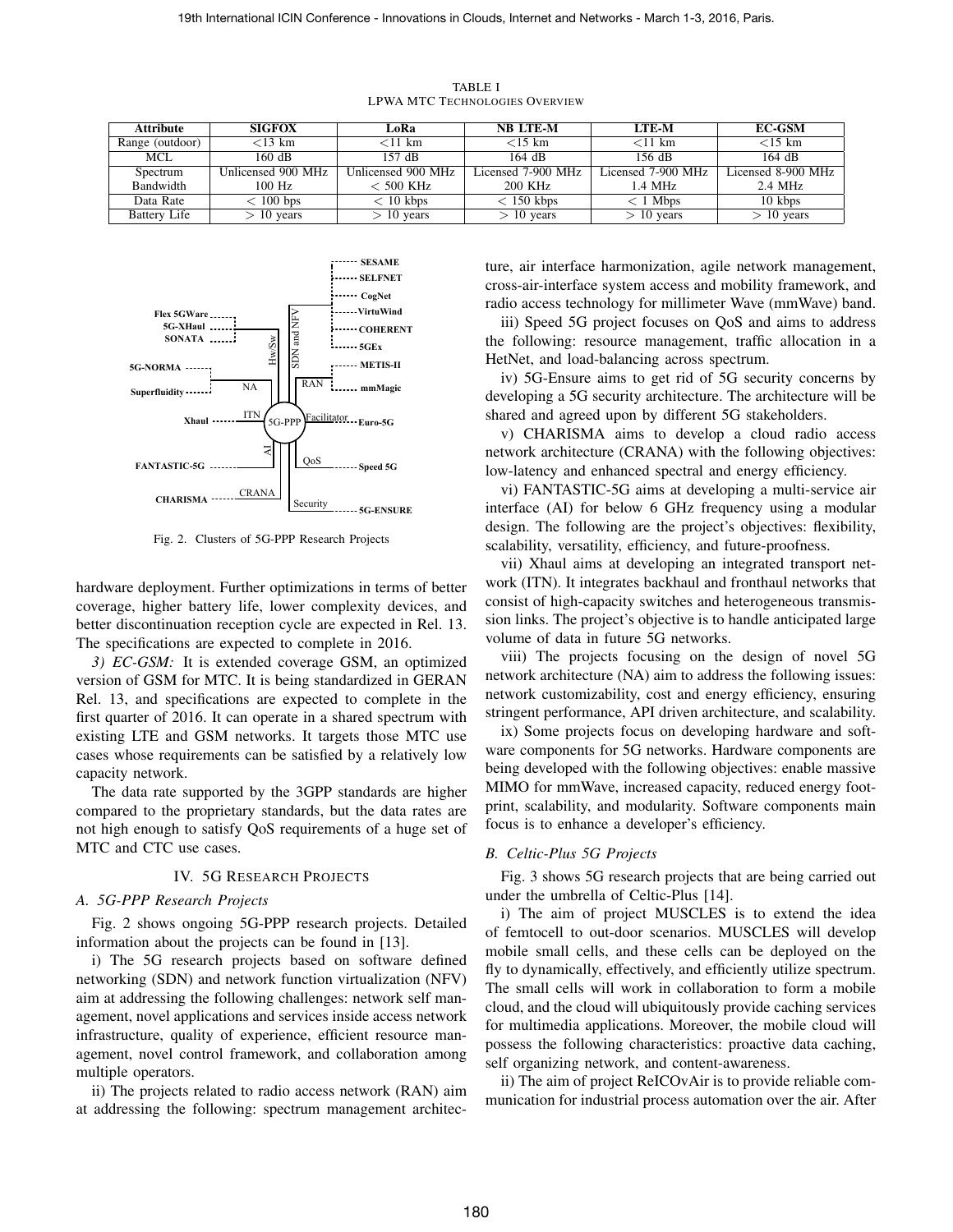

Fig. 3. Celtic-Plus 5G Research Projects



Fig. 4. Clusters of NSF Research Projects

gathering requirements from industry, the project will deliver a comprehensive software and hardware testbed solution that will demonstrate reliable industrial process automation over the air.

iii) CyberWI project proposes to provide security solutions for industrial Internet. The project considers the following use cases: building automation, industrial control systems, traffic applications, health care, and banking. Based on these usercases the project will focus on intrusion detection, access control, secure data transfer, and security testing tools.

iv) SoGreen project proposes to model energy consumption of emerging applications, for example, multimedia applications and smart grid. Moreover, the project proposes to work on optimization of mobile access networks for energy consumption.

#### *C. National Science Foundation's Research Projects*

Fig. 4 shows projects supported by the US national science foundation (NSF). Detailed information about the projects can be found in [15].

i) The Future Internet Architecture (FIA) projects intrinsically focus on developing a new architecture for the Internet. The aim is to design an architecture that can effectively handle future applications. FIA projects are based on the following ideas: innovation in the core of the network, give users a choice to select different services offered by the network's core, application specific API for different types of applications, dense mobile networks with multiple base stations and access points with overlapping wireless footprint, content distribution networks (CDN), trustworthiness in CDN, named data networking, and secure cloud computing.

ii) mmWave projects focus on developing the following: a spatial and temporal channel models through extensive measurements both for in-door and out-door communication environments, spatial channel estimation, mmWave radiations biological effects, and a database of mmWave propagation. As per the information available at [16], the database contains the following: power delay versus time profile plots and premeasurement statistics, for example, excess delay, root mean square delay spread, and path loss for all mmWave studies performed by both New York University wireless research laboratory and its partners.

iii) The projects related to the hardware category aims at developing a mmWave-based experimental setup for 5G networks, moreover a project in this category also focuses on designing and developing an energy-efficient mmWavebased transceiver. In the software category, a project is focusing on designing a stochastic congestion control protocol for high end-to-end throughput in next generation cellular networks. The primary objective is to optimize the protocol for the following: an emerging new class of applications and mmWave-based access networks. There is another project that is focusing on designing and developing a cellular MAC layer for mmWave-based cellular networks.

Current 5G research projects cover a range of important research issues. But, additional research work is still required for the following especially considering HTC, MTC, and CTC use cases: a scalable network architecture, a QoS framework, an intelligent access network selection, and inter-network handover.

#### V. 5G RESEARCH CHALLENGES

We envision the following as the important future research challenges in 5G networks.

## *A. A Scalable Network Architecture*

To enhance the network's capacity and handle the growing number of connected communication devices, femtocells are used in LTE-A networks [7]. A femtocell connects devices present in a small geographical area, for example, office building to the core network using a home eNodeB (HeNB). Only using femtocells is not enough to handle dense deployment of MTC devices along with HTC because the cells operate in the same cellular frequency spectrum. Secondly, as the state of different connections is maintained in the network, the scalability issue still exists.

To handle a huge amount of data generated by different types of devices and to provide the Internet connectivity to heterogeneous devices, different access networks can be used either separately or in an integrated manner with a LTE-A network. To address the LTE-A network's capacity and scalability issues different access networks should not only connect to LTE-A's evolved packet core, but also provide their own back-haul link to the Internet. This arrangement is feasible as most cellular network provides operate and manage their separate network to provide the broadband Internet connection facility. Research efforts are required to standardize new interfaces between the LTE-A network and different types of other available access network technologies. To further handle the scalability issue, different entities that aggregate multiple machines data and communicate with a core network on behalf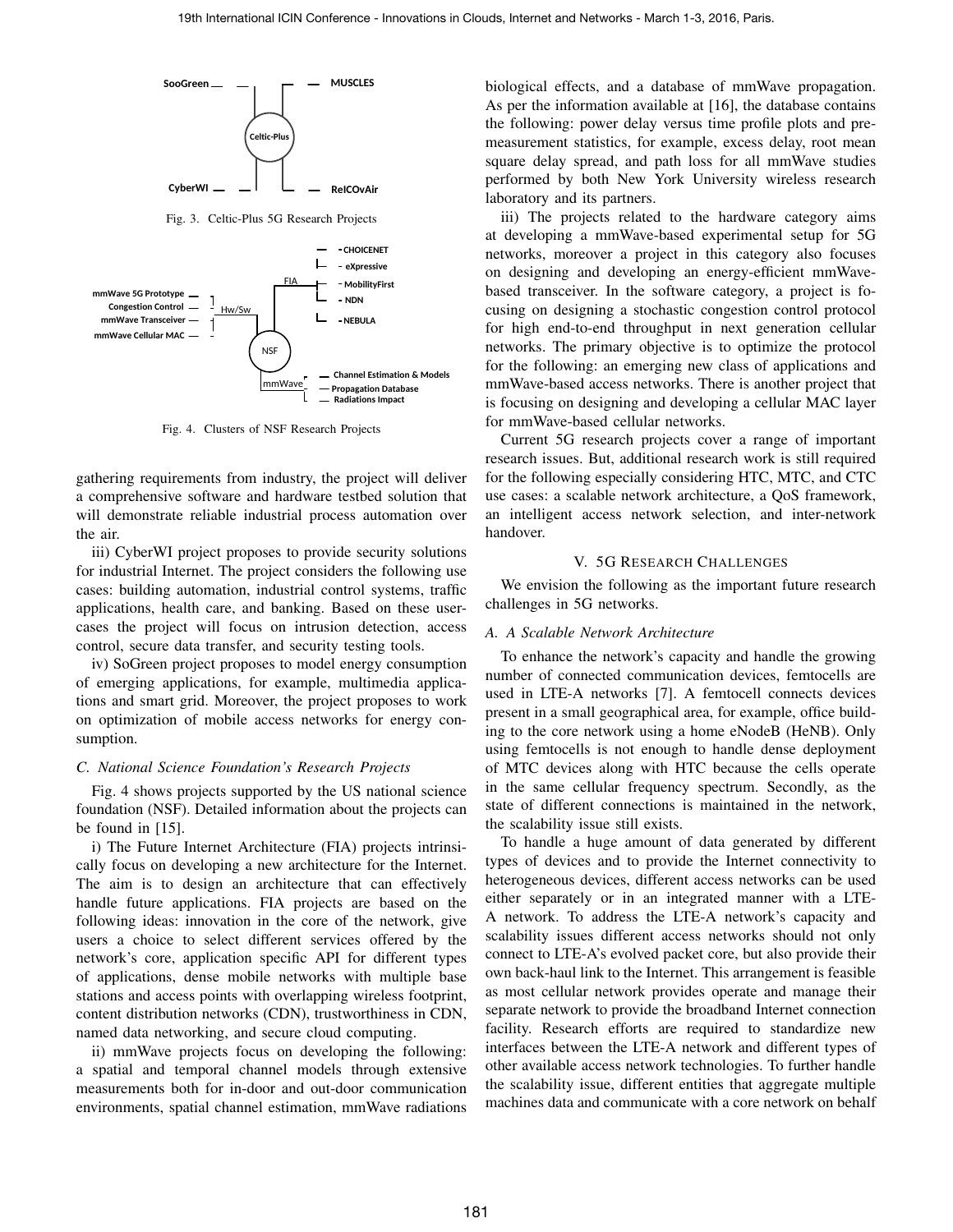of the machines are required. Machines using a low-power communication standard may connect to the core network through a gateway. There can be multiple gateways, and depending upon the network's condition a machine may switch between different gateways. Therefore, to update a machine's current point of attachment a standard signalling interface between different gateways and/or the relevant entities in the core network needs researchers' attention. NFV can be used to define different interfaces between heterogeneous access networks, gateways, and relevant entities in a network's core. The architecture for 5G networks needs to be robust enough to handle a range of mobility levels while satisfying QoS requirements of different emerging communication types.

#### *B. A Comprehensive QoS Framework*

Different HTC, MTC, and CTC emerging applications have different and diverse QoS requirements. Effective industrial process control systems can require delay in a range of few milliseconds to several seconds [17]. An effective patient monitoring system requires low delay and 100% reliability, and video surveillance system requires bounded delay and packet loss rate [18].

Simultaneously satisfying QoS requirements of HTC, MTC, and CTC applications is a challenging task that needs to be addressed by 5G networks. The QoS support offered by LTE-A standard lacks a mechanism to map a large set of HTC, MTC, and CTC applications' QoS requirements to different QoS classes. A comprehensive study is required that outlines different QoS requirements of emerging communication types. Afterwards, a set of rules needs to be defined that can map different types of data to different QoS classes available in LTE-A. A research is also required to identify those QoS requirements that can be satisfied through class-based QoS provisioning, and those that can be satisfied through flowbased QoS provisioning. Similar research is also required for other access network, for example, IEEE 802.15.4, WiFi, and WiMax. Invariably, QoS requirements must be satisfied on end-to-end basis, therefore in future ultra-large scale deployment of MTC devices may require an extension to Internet QoS architectures. In access and core networks SDN can help to satisfy QoS requirements of emerging communication types.

#### *C. Access Network Selection*

Nowadays, multiple wireless access network technologies, for example, LTE, WiFi, and bluetooth are supported by user equipments (UEs). Therefore, in HetNets a UE should select an access network that can provide the best service [19]. In 5G networks, the goal of supporting a large amount of data activity from heterogeneous devices with varying QoS requirements requires revisiting the access network selection problem. Ultradense deployment of MTC devices and their atypical traffic pattern may randomly congest an access network. If the access network is transporting a mission-critical application's data, the random congestion can make the application useless due to a missed delay deadline or lost data packets. Hence, the need to re-visit the access network selection problem considering the

challenges raised by HTC, MTC, and CTC. This may require using a range of metrics for an access network selection, for example, available bandwidth, back-haul network's capacity, number of connected devices, ability of a network to satisfy QoS requirements, etc. Identification of events after which an access network selection algorithm should re-execute for different types of communications need to be researched. A network selection algorithm should also deal with the pingpong problem; due to higher available bandwidth most devices switch from a LTE network to a WiFi network, thus the available bandwidth in the WiFi network becomes lower than the LTE network and, therefore the devices switch to the LTE network, hence a ping-pong. Wireless sensor nodes with dual communication interface are also emerging, therefore designing energy-efficient access network selection algorithms is also important.

## *D. Inter-Network Handover*

Handover is inevitable, and there are three cases for an inter-network handover to take place: (i) an access network device malfunctions, (ii) user mobility (non-availability of a current type of access network at a new location), and (iii) there is another access network that may offer better service. The causes (ii) and (iii) for inter-network handover are peculiar to 5G Hetnets. There are a number of challenges involved in such a handover: specifying appropriate metrics to determine a better access network for HTC, MTC, and CTC, energyefficient handover signalling, and smooth and fast handover.

#### VI. CONCLUSIONS AND FUTURE WORK

5G networks are envisioned to support a huge amount of data activity initiated by HTC, MTC, and CTC. The ubiquitous nature of cellular networks makes them the preferred access network choice, but we shed light on the limitations of the networks to satisfy the requirements of 5G networks. We advocated the use of HetNets, as they not only help to enhance a network's capacity, but can also connect devices using different communication technologies. Moreover, we categorized different ongoing 5G research projects and briefly highlighted their objectives. Finally, we presented our vision of different existing research challenges and their importance for the long-term success of 5G HetNets keeping in-view ultralarge scale deployment and atypical traffic of MTC. In future, our research lab aims at focusing on the research challenges highlighted in this paper.

#### **REFERENCES**

- [1] A. Osseiran, F. Boccardi, V. Braun, K. Kusume, P. Marsch, M. Maternia, O. Queseth, M. Schellmann, H. Schotten, H. Taoka, H. Tullberg, M. Uusitalo, B. Timus, and M. Fallgren, "Scenarios for 5G Mobile and Wireless Communications: the Vision of the METIS Project," *IEEE Communications Magazine*, vol. 52, no. 5, pp. 26–35, 2014.
- [2] 3GPP, *Service Requirements for Machine-Type Communications. Technical report, TR 22.368, 2012.*
- [3] S. Pellicer, G. Santa, A. L. Bleda, R. Maestre, A. J. Jara, and A. G. Skarmeta, "A Global Perspective of Smart Cities: A Survey," in *International Conference on Innovative Mobile and Internet Services in Ubiquitous Computing*, 2013, pp. 439–444.